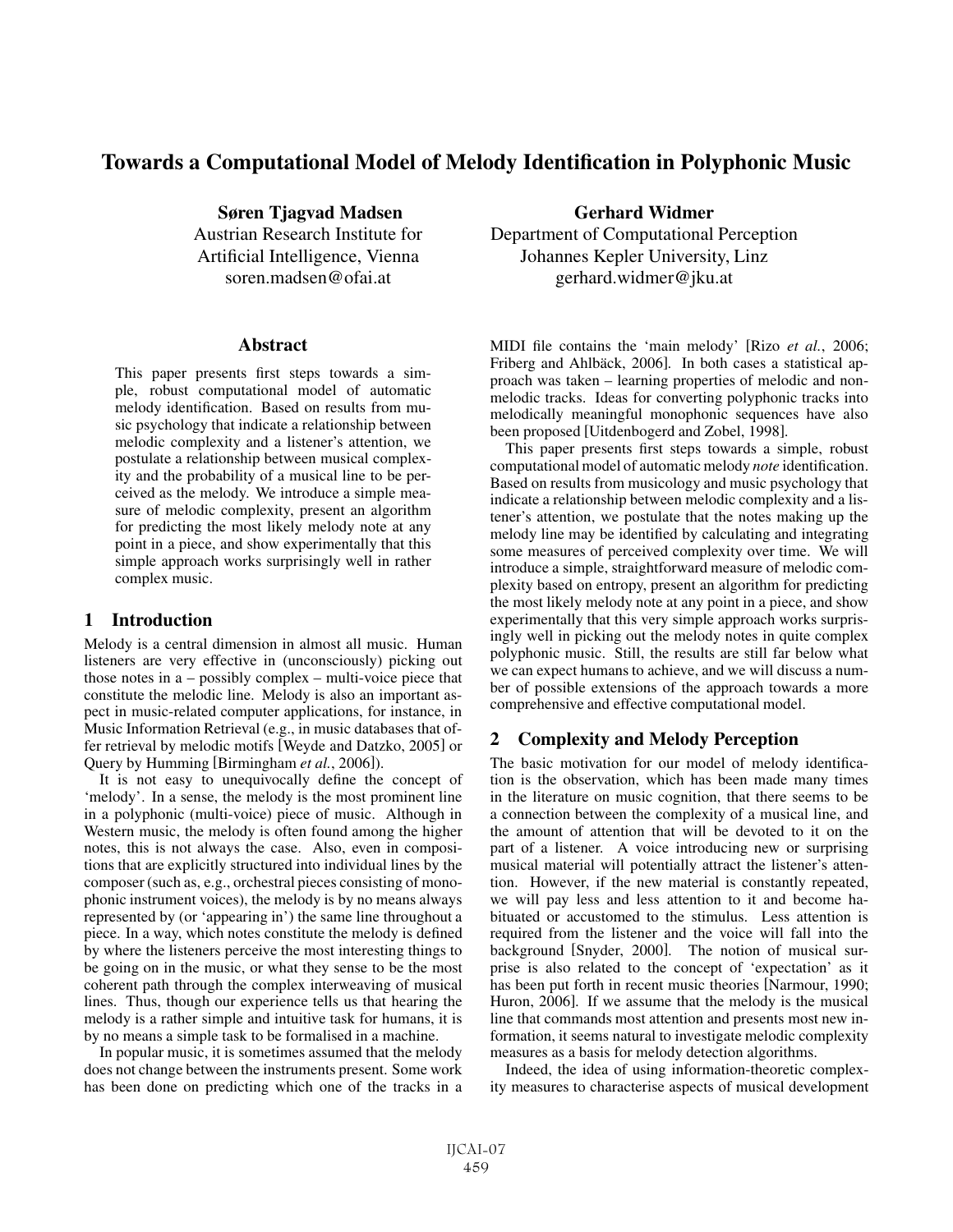is not at all new. For instance, to cite just two, in [Dubnov *et al.*, 2006], a measure of *Information Rate* computed over a piece of music was shown to correlate in significant ways with familiarity ratings and emotional force response profiles by human human subjects. In [Li and Sleep, 2005] it was shown that kernel-based machine learning methods using a compression-based similarity measure on audio features perform very well in automatic musical genre classification.

In the current paper, we intend to show that the complexity or information content of a sequence of notes may be directly related to the degree to which the note sequence is perceived as being part of the melody. Our approach is to start with a very simple (or simplistic) measure of complexity based only on note-level entropies, in order to first understand the influence of this simple parameter. In the next phases of the project, more complex complexity measures based on pattern compression and top-down heuristics derived from music theory will be added, one by one.

## 3 A Computational Model

The basic idea of the model consists in calculating a series of complexity values locally, over short-term musical segments, and for each individual voice in a piece.<sup>1</sup> Based on these series of local complexity estimates, the melody is then reconstructed note by note by a simple algorithm (section 3.4).

The information measures will be calculated from the structural core of music alone: a digital representation of the printed *music score*. Though the model works with arbitrary MIDI files which may represent actual performances, it will not consider performance aspects like expressive dynamics, articulation, timbre, etc. These may well contain a lot of useful information for decoding the melody (in fact, expressive music performance is a means used by performers to elucidate the musical structure of a piece [Gabrielsson, 1999]), but we want to exclusively focus on music-structural aspects first, in order not to mix different factors in our investigation.

#### 3.1 The Sliding Window

The algorithm operates by in turn examining a small subset of the notes in the score. A fixed length window (with respect to duration) is slid from left to right over the score. At each step, the window is advanced to where the next 'change' happens so no window will contain exactly the same set of notes, but at the same time all possibilities of placing the window resulting in different content have been examined. The first window starts at time 0. It is then moved ahead in time until the end of the piece. At each step, the next window will begin at whatever of the following two situations occurs first:

- 1. offset of first ending note in current window
- 2. onset of next note after current window

In the first case, the change occurs since a note 'leaves' the current window; the next window will begin right after the first occurring offset of a note in the current window. If all



Figure 1: Sliding the window

notes in the current window end at the same time, the next window will thus begin right after, which makes it possible for the window to be empty. Only then will the second of the above cases apply (the change is the entry of the next note).

Figure 1 shows the positions of the window when sliding over three notes  $a, b$ , and  $c$ . Window  $w_i$  contains  $a$  and  $b$ ,  $w_{i+1}$  contains only b,  $w_{i+2}$  is empty and  $w_{i+3}$  contains c.

From the notes belonging to the same voice (instrument) in the window, we calculate a complexity value. We do that for each voice present in the window. The most complex voice is expected to be the one that the listener will focus on in this time period. The complexity measures and the melody note prediction method are explained below.

#### 3.2 Entropy Measures in Musical Dimensions

Shannon's entropy [Shannon, 1948] is a measure of randomness or uncertainty in a signal. If the predictability is high, the entropy is low, and vice versa.

Let  $X = \{x_1, x_2, ..., x_n\}$  and  $p(x) = Pr(X = x)$  then the entropy  $H(x)$  is defined as:

$$
H(X) = -\sum_{x \in X} p(x) \log_2 p(x) \tag{1}
$$

 $X$  could for example be the set of MIDI pitch numbers and  $p(x)$  would then be the probability (estimated by the frequency) of a certain pitch. In the case that only one type of event (one pitch) is present in the window, that event is highly predictable or not surprising at all, and the entropy is 0. Entropy is maximised when the probability distribution over the present events is uniform.

We are going to calculate entropy of 'features' extracted from the notes in monophonic lines. We will use features related to pitch and duration of the notes. A lot of features are possible: MIDI pitch number, MIDI interval, pitch contour, pitch class, note duration, inter onset interval etc. (cf. [Conklin, 2006]). We have used the following three measures in the model presented here:

- 1. Pitch class (C): count the occurrences of different *pitch classes* present (the term pitch class is used to refer the 'name' of a note, i.e., the pitch irrespective of the octave, such as C, D, etc.);
- 2. MIDI Interval (I): count the occurrences of each melodic interval present (e.g., minor second up, major third  $down, \ldots);$

<sup>&</sup>lt;sup>1</sup>We assume that a polyphonic piece has already been 'streamed' into individual voices. That is another non-trivial music analysis problem, but recent work of ours [Madsen and Widmer, 2006] indicates that it can be solved quite effectively, via heuristic search.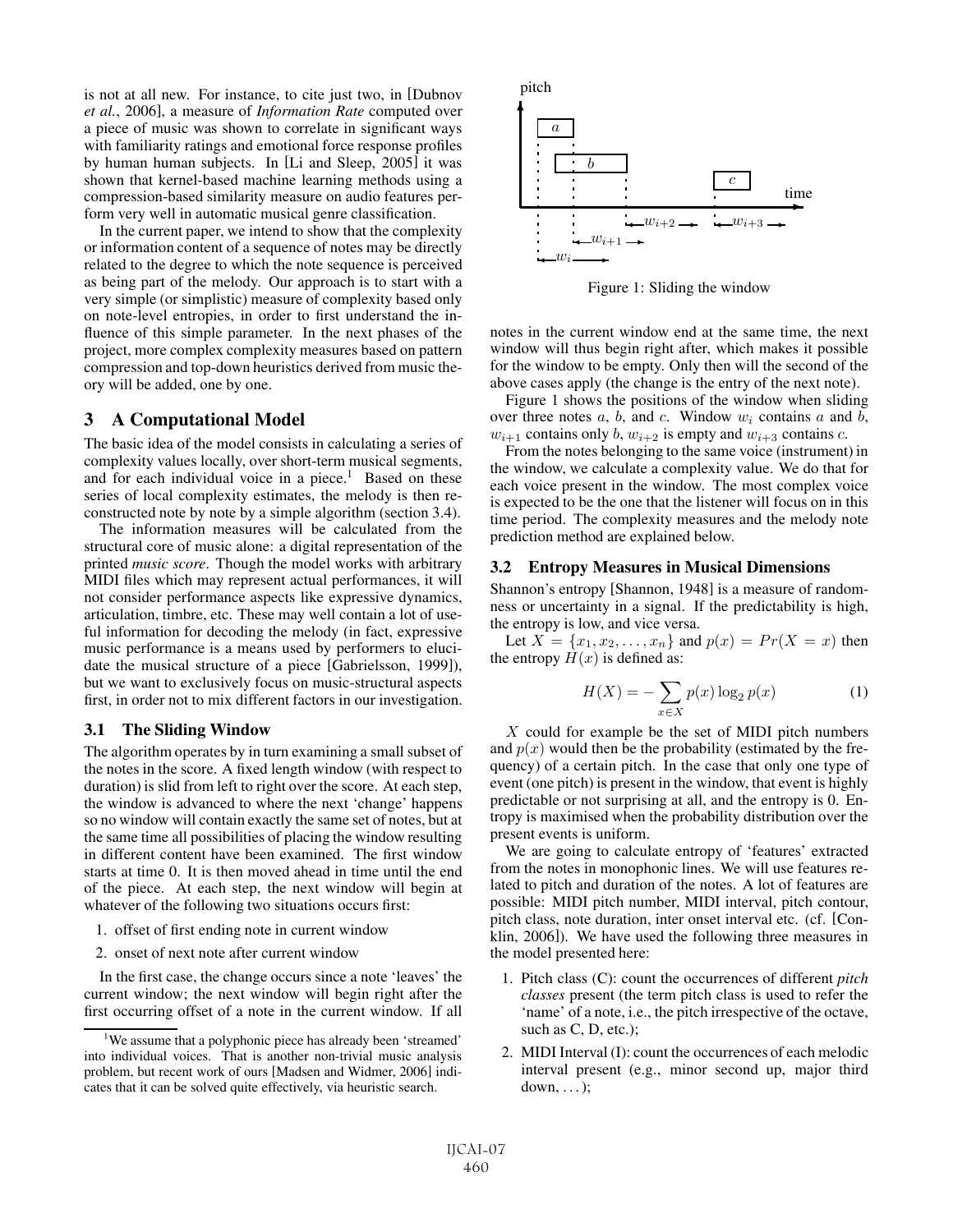3. Note duration (D): count the number of note duration classes present, where note classes are derived by discretisation (a duration is given its own class if it is not within 10% of an existing class).

With each measure we extract events from a given sequence of notes, and calculate entropy from the frequencies of these events  $(H_C, H_I, H_D)$ .

 $H_C$  and  $H_I$  are thought to capture opposite cases.  $H_C$ will result in high entropy when calculated on notes that form a scale, while  $H_I$  will result in low entropy. In situations where there are more different intervals than pitch classes (e.g. an 'alberti bass', or a triad chord played in arpeggio up and down),  $H_I$  will produce a higher entropy than  $H_C$ .

So far rhythm and pitch are treated separately. We have also included a measure  $H_{CID}$  weighting the above three measures:  $H_{CID} = \frac{1}{4}(H_C + H_I) + \frac{1}{2}H_D$ .<br>Fuerony is also defined for a pair of rand

Entropy is also defined for a pair of random variables with joint distribution:

$$
H(X,Y) = -\sum_{x \in X} \sum_{y \in Y} p(x,y) \log_2[p(x,y)]
$$
 (2)

We will test two joint entropy measures: Pitch class in relation to duration ( $H_{C,D}$ ) and interval plus duration ( $H_{I,D}$ ). These are expected to be more specific discriminators.

As melodic intervals are meant to be calculated from successive single musical events (rather than between chords), we will apply these measures only to individual lines in the music – instrumental parts. In the few cases where it does happen that a part contains simultaneous notes (e.g., a violin), only the top note is used in the entropy calculation.

#### 3.3 An Alternative: Complexity via Compression

The entropy function is a purely statistical measure related to the frequency of events. No relationships between events is measured – e.g. the events abcabcabc and abcbcacab will result in the same entropy value. Humans, however, would probably describe the first string as three occurrences of the substring abc – we infer *structure*. According to Snyder, we perceive music in the most structured way possible [Snyder, 2000]. To take this into account, complexity measures based on compression could be considered. Music that can be compressed a great deal (in a lossless way) can then be considered less complex than music that cannot be compressed. Methods exist that substitute recurring patterns with a new event, and store the description of that pattern only once, e.g. run-length encoding or LZW compression [Ziv and Lempel, 1977]. This idea has been discussed in several musical application contexts (e.g., in Music Information Retrieval [Li and Sleep, 2005] or in automated music analysis and pattern discovery [Lartillot, 2006]). However, these compression algorithms are not well suited for compressing the short sequences that we are dealing with. Special algorithms for compressing short sequences will be needed.

Shmulevich and Povel [Shmulevich and Povel, 2000] have examined methods for measuring the complexity of short rhythmic patterns which are supposed to repeat infinitely. Tanguiane's measure [Tanguiane, 1993] is based on the idea that a rhythmic pattern can be described as elaborations of windows



Figure 2: Prediction periods and windows overlapping them.

simpler patterns. Before turning to these more complex measures and the assumptions they make, we would like to investigate the power of a simple and well-understood measure like entropy.

#### 3.4 Predicting Melody Notes

Given the set of windows described above and an entropy value for each voice present in each window we will predict the notes expected to belong to the melody. We consider in turn the notes in the interval between the starting points of two consecutive windows – the *prediction period*. The prediction period  $p_i$  is thus the interval between the beginning of window  $w_i$  and the beginning of  $w_{i+1}$  (see Figure 2).

We want to mark, in each prediction period, the notes that pertain to the most complex voice. Complexity measures from each window a note appears in will influence the prediction. In a prediction period  $p_i$ , we will consider the set  $o(p_i)$  of all windows that overlap this period. For  $p_i$  the set will contain all windows that have not ended at the start time of  $p_{i+1}$ . Figure 2 gives an example of prediction periods and overlapping windows – e.g.  $o(p_2)$  is the set  $\{w_1, w_2\}$ .

For each voice in each window, a complexity value was calculated by the time the windows were calculated. The average complexity value for each voice present in the windows in  $o(p_i)$  is calculated. Based on these values, we can now rank the voices according to their average complexity over  $o(p_i)$ , and a 'winning' voice is found. Every note in  $w_i$  (the window where  $p_i$  begins) gets its melody attribute set to true if it is part of the winning voice, and to false otherwise.

In each prediction period, exactly the windows overlapping (or partly overlapping) this period are contributing to the final score of each voice. The policy is to mark all notes in the entire window  $w_i$  starting at  $p_i$ . When  $w_{i+1}$  occurs before  $w_i$ has ended, the contribution from this new window can change the prediction of  $w_i$  from that point in time and onwards. A new prediction period  $p_{i+1}$  begins – including all windows now present at this time, and the notes' melody attribute is reset accordingly. So if a note is only contained in a single prediction period, its status will only be set once. A long note contained in a number of prediction periods will finally be judged by the period it last occurs in.

Thus the predicted notes may belong to different voices from period to period – the role as the most prominent voice may change quickly. We are not just predicting an entire voice to be the most interesting, but every note is considered.

In case there are several voices that share the highest com-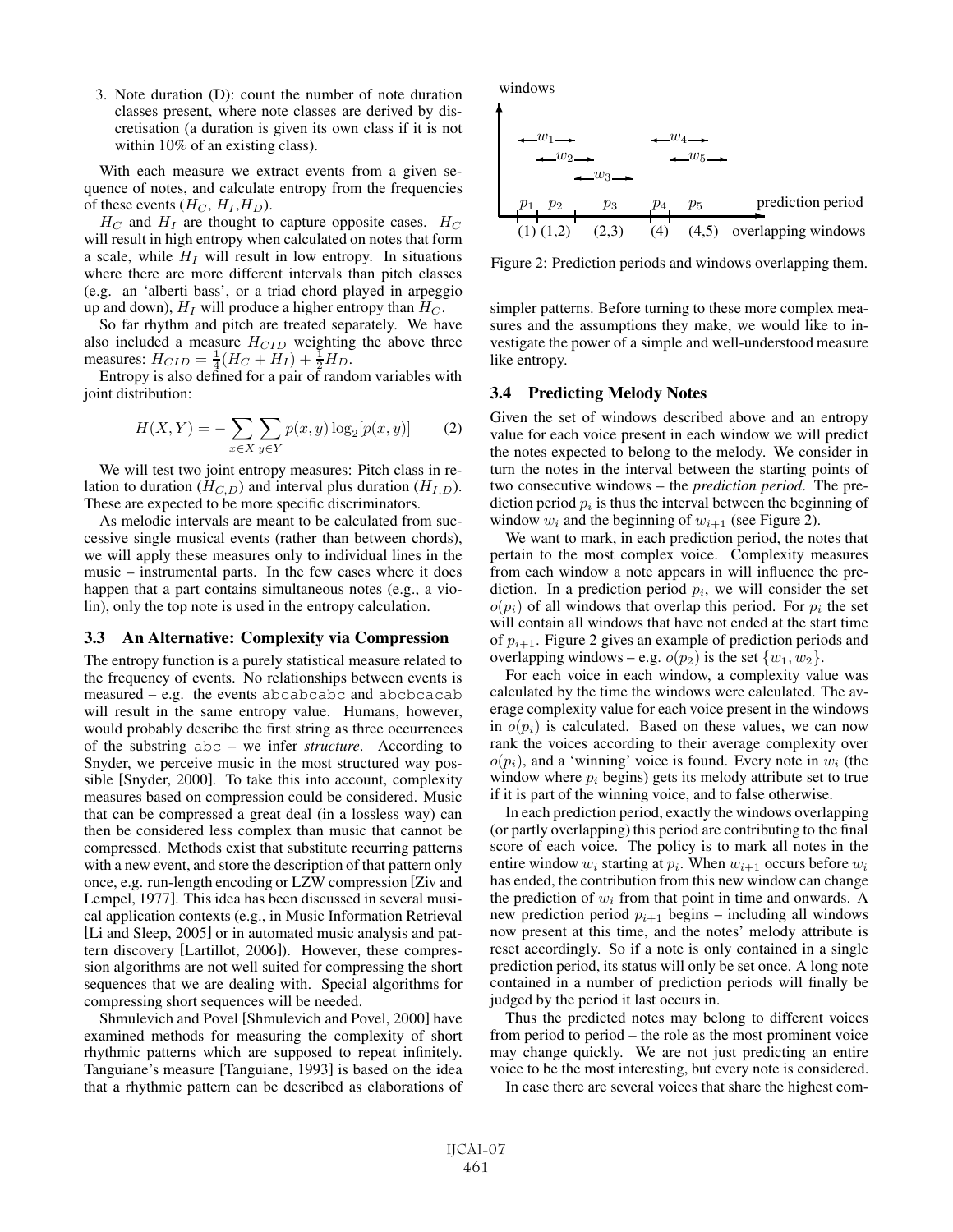plexity value for a given prediction period, the voice with the highest pitch will be predicted (e.g., of two voices playing in octaves, the higher one is chosen).

## 4 Experiments

### 4.1 The Musical Test Corpus

To perform experiments we need music which is composed for different parts, and encoded in such a way that each part is separately available. Furthermore, since our complexity measure assumes monophonic music, each voice in the piece should be close to monophonic. This places some restrictions on the experiments we are able to do. A typical piano sonata, lacking the explicit voice annotation (or being one non-monophonic part), will not be an appropriate choice.

Since the model presented here does not take into account any performance aspects but only the musical surface (score), we will use MIDI files generated from the MuseData format (http://www.musedata.org). The durations of the notes in these files are nicely quantised. The model will run on all types of MIDI files, but performed music tends to bias the rhythm complexity. Two pieces of music were chosen to be annotated and used in the experiment:

- 1. Haydn, F.J.: String quartet No 58 op. 54, No. 2, in C major, 1st movement
- 2. Mozart, W.A.: Symphony No 40 in G minor (KV 550), 1st movement

This is not an awful lot of data, but since the music will have to be annotated manually, this will have to do for our initial experiments.

#### 4.2 Annotating Melody Notes

Melody annotation is non-trivial and rather tedious task. A trained musicologist was asked to serve as expert annotator. She was given a piano roll representation of the music with 'clickable' notes and simple playback options for listening to the MIDI sound. The annotator, who was not aware of the purpose of this task, was instructed to mark notes she would consider as 'melody'.

The test pieces turned out to have quite distinguishable melodic lines. The annotator solved the task by marking the notes that she was humming during listening to the pieces. Some immediate differences between the 'true' concept of melody and some assumptions behind our complexity-based melody prediction model became immediately clear after talking to the annotator:

Our model assumes that there is always one most complex voice present, but a melody was not found to be present at all times. Furthermore, melodic lines were sometimes marked as overlapping, which the model does not allow. The annotator chose not to mark thematic lines that clearly were a (melodic) response in another voice to the melody rather than a continuation of the melody line. Our model might mark both the melody and the response. Another source of error is situations where the melodic line consists of long sustained tones while the accompanying notes are doing all the action. The model will erroneously predict an accompanying voice. (In

|                        | Haydn                 | Mozart             |
|------------------------|-----------------------|--------------------|
| Total number of notes  | 5832                  | 13428              |
| Number of melody notes | 2555                  | 2295               |
| Melody note percentage | $43.8\%$              | 17.1 $%$           |
| Number of voices       |                       | 10                 |
| Duration               | $11:38 \; \text{min}$ | $6:55 \text{ min}$ |

Table 1: The test data

these situations it is also difficult to tell what a listener will actually listen to).

In any case, the annotations made by the musicologists were taken to be authoritative; they were adopted unchanged and used as ground truth for the evaluation. Table 1 shows some information about the test data.

#### 4.3 Evaluation Method

We can now measure how well the predicted notes correspond to the annotated melody in the score. We express this in terms of recall  $(R)$  and precision  $(P)$  values [van Rijsbergen, 1979]. Recall is the number of correctly predicted notes (true positives, TP) divided by the total number of notes in the melody. Precision is TP divided by the total number of notes predicted  $(TP + FP)$  (false positives)). The F-measure combines recall and precision into one value:

$$
F(R, P) = 1 - \frac{2RP}{R + P}
$$
 (3)  
A high rate of correctly predicted notes will result in high

values of recall, precision and F-measure (close to 1.0).

### 4.4 Results

We performed prediction experiments with four different window sizes (1-4 seconds) and with the six different entropy measures described above. Table 2 shows recall, precision and F-measure values from all experiments with the two evaluation pieces. In addition, the columns marked  $P$  show the value of the F-measure achieved by the simple strategy of always picking the *highest* note (see below). The highest values in each row are printed in bold (ignoring the P columns).

The string quartet turned out to be the less complex of the two pieces. This is not much of a surprise. It is easier to discriminate between 4 than 10 voices, and also the compositional structures of the pieces are quite different. Overall the joint pitch class and duration measure  $H_{C,D}$  was found to have the greatest predictive power, generally followed by the weighted combination  $H_{CID}$ . Pitch class seems to be the single most important measure in the string quartet. In total, the joint measures perform better than the measures based on a single feature.

We can conclude that there is indeed a correlation between melody and complexity in both pieces. The precision value of 0.60 in the best symphony experiment with a resulting Fmeasure of 0.51 (window size 3 seconds) tells us that 60 % of the predicted notes in the symphony are truly melody notes.

In the string quartet, starting in bar 105 (see Figure 3) the second violin is alternating between a single note and notes from a descending scale, making the voice very attractive (lots of different notes and intervals) while the 'real melody'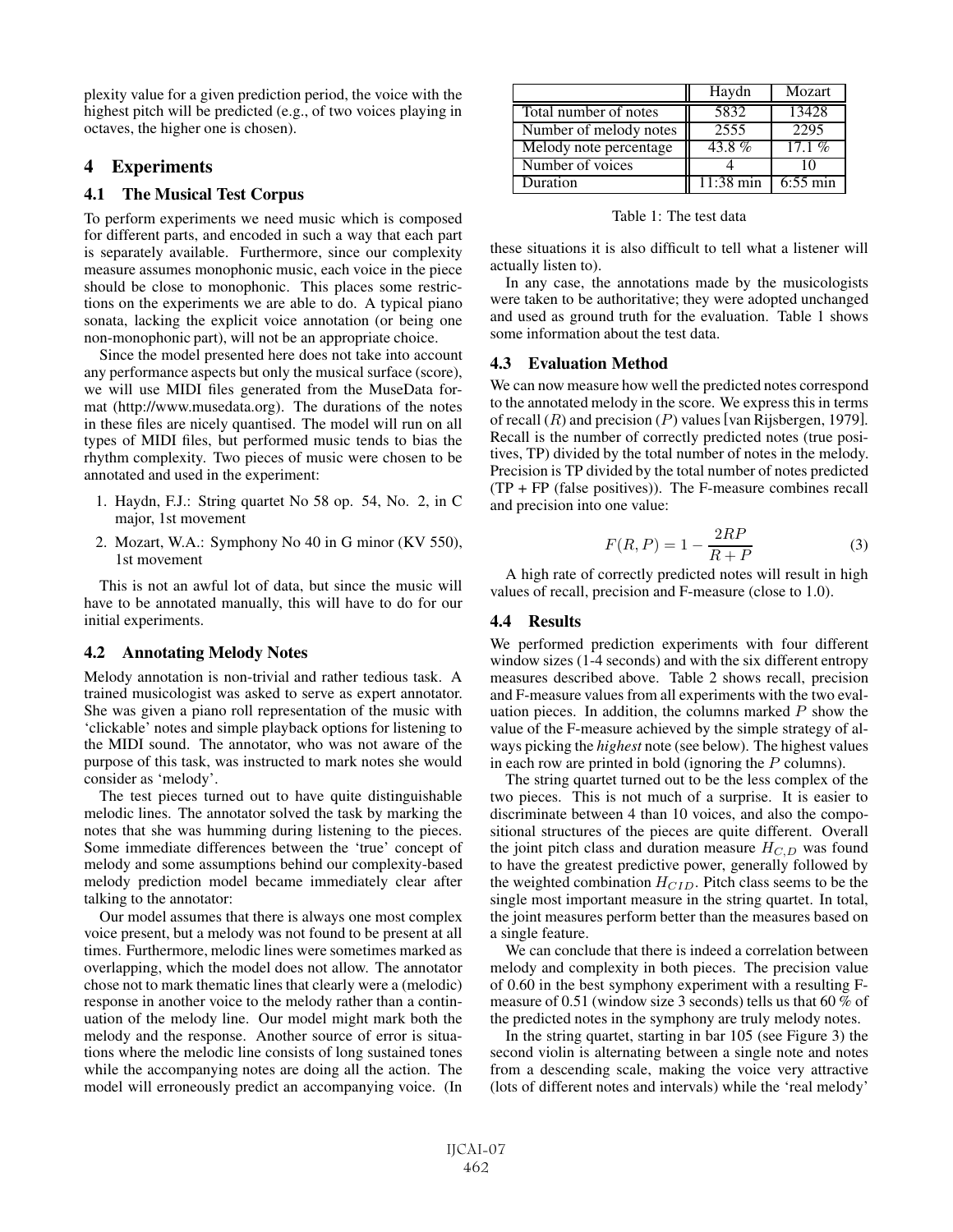|     |                  | Haydn             |       |       |       |                        |                       |           | Mozart |       |       |       |                       |                             |           |
|-----|------------------|-------------------|-------|-------|-------|------------------------|-----------------------|-----------|--------|-------|-------|-------|-----------------------|-----------------------------|-----------|
| Win |                  | $\boldsymbol{P}$  | $H_C$ | $H_I$ | $H_D$ | $\overline{H}_{CI\_D}$ | $H_{C,\underline{D}}$ | $H_{I,D}$ | Р      | $H_C$ | $H_I$ | $H_D$ | $H_{C\underline{ID}}$ | $\bar{H}_{C,\underline{D}}$ | $H_{I,D}$ |
| l s | $\boldsymbol{R}$ | 0.91              | 0.83  | 0.79  | 0.67  | 0.84                   | 0.87                  | 0.80      | 0.27   | 0.36  | 0.31  | 0.32  | 0.41                  | 0.47                        | 0.32      |
|     |                  | 0.96              | 0.78  | 0.73  | 0.80  | 0.81                   | 0.81                  | 0.74      | 0.61   | 0.41  | 0.3   | 0.52  | 0.54                  | 0.54                        | 0.32      |
|     | $\boldsymbol{F}$ | 0.94              | 0.81  | 0.76  | 0.73  | 0.83                   | 0.84                  | 0.77      | 0.37   | 0.38  | 0.31  | 0.40  | 0.47                  | 0.51                        | 0.32      |
| 2s  | $\boldsymbol{R}$ | 0.91              | 0.83  | 0.80  | 0.64  | 0.80                   | 0.87                  | 0.81      | 0.23   | 0.35  | 0.33  | 0.27  | 0.37                  | 0.45                        | 0.37      |
|     | P                | 0.96              | 0.81  | 0.75  | 0.81  | 0.82                   | 0.87                  | 0.76      | 0.58   | 0.41  | 0.36  | 0.52  | 0.57                  | 0.58                        | 0.41      |
|     | F                | 0.93              | 0.82  | 0.77  | 0.71  | 0.81                   | 0.87                  | 0.78      | 0.33   | 0.38  | 0.35  | 0.36  | 0.45                  | 0.51                        | 0.39      |
| 3s  | $\boldsymbol{R}$ | $\overline{0.91}$ | 0.83  | 0.79  | 0.63  | 0.78                   | 0.84                  | 0.80      | 0.20   | 0.33  | 0.28  | 0.24  | 0.33                  | 0.45                        | 0.36      |
|     | D                | 0.97              | 0.83  | 0.75  | 0.81  | 0.83                   | 0.87                  | 0.78      | 0.53   | 0.40  | 0.31  | 0.49  | 0.54                  | 0.60                        | 0.42      |
|     | F                | 0.94              | 0.83  | 0.77  | 0.71  | 0.81                   | 0.85                  | 0.79      | 0.29   | 0.36  | 0.29  | 0.33  | 0.41                  | 0.51                        | 0.38      |
| 4 s | $\boldsymbol{R}$ | 0.93              | 0.84  | 0.76  | 0.59  | 0.74                   | 0.80                  | 0.79      | 0.18   | 0.34  | 0.24  | 0.19  | 0.31                  | 0.44                        | 0.33      |
|     | D                | 0.96              | 0.84  | 0.74  | 0.78  | 0.84                   | 0.85                  | 0.78      | 0.50   | 0.40  | 0.28  | 0.41  | 0.55                  | 0.61                        | 0.41      |
|     | F                | 0.95              | 0.84  | 0.75  | 0.67  | 0.78                   | 0.83                  | 0.79      | 0.26   | 0.37  | 0.26  | 0.26  | 0.40                  | 0.51                        | 0.36      |

Table 2: Recall, precision, and F-measure for melody note predictions.



Figure 3: The string quartet, measures 105-108

in the first violin is playing fewer different notes, but has a more varied rhythm. We took a closer look at this passage. Setting the window size to 2 seconds, the measures  $H_D$ ,  $H_{CID}$ , and  $H_{C,D}$  recognise the upper voice as melody whereas  $H_C$ ,  $H_I$ , and  $H_{I,D}$  suggest the lower. The measures based on intervals are naturally led astray in this case, and the measure based solely on pitch class is also.

The reader may also ask if it would not be more effective to just always predict the *highest* note as the melody note – after all, that is where the melody is most often, at least in relatively simple music. We checked against this baseline. The results are shown in the columns labeled P in Table 2. Indeed, it turns out that in Hadyn string quartet, the simple strategy of always picking the highest note outperforms all of our heuristics – at least in terms of global precision and recall, though not necessarily in terms of the local *musical coherence* of the resulting melodic line.

In the more complex Mozart piece, however, we witness that the highest note prediction strategy was outperformed by most of our methods. In the symphony movement the melody is not on top as often. Also, the melody role is taken by different instruments at different times. Figure 4 shows 6 bars (bar 17-22) from the symphony. In the first three, the flute (top voice) was annotated to be the melody, but the melody then moves to the first violin in bar 19. In bar 21 the first oboe enters on a high-pitched long note – above the melody. Such high-pitched non-melodic notes (doubling chord tones) occur frequently in the movement. The  $H_{C,D}$  measure cor-



Figure 4: The symphony, measures 17-22

rectly catches the entry of the theme in bar 19, but the bassoon (Fg.) is falsely predicted in bar 17-19 – the wind instruments play very similar lines, but because the bassoon continues a bit further than the others it becomes the most complex.

## 5 Discussion

In our opinion, the current results, though based on a rather limited test corpus, indicate that it makes sense to consider musical complexity as an important factor in computational models of melody perception. The results of the experiments show that a simple entropy based incremental algorithm can